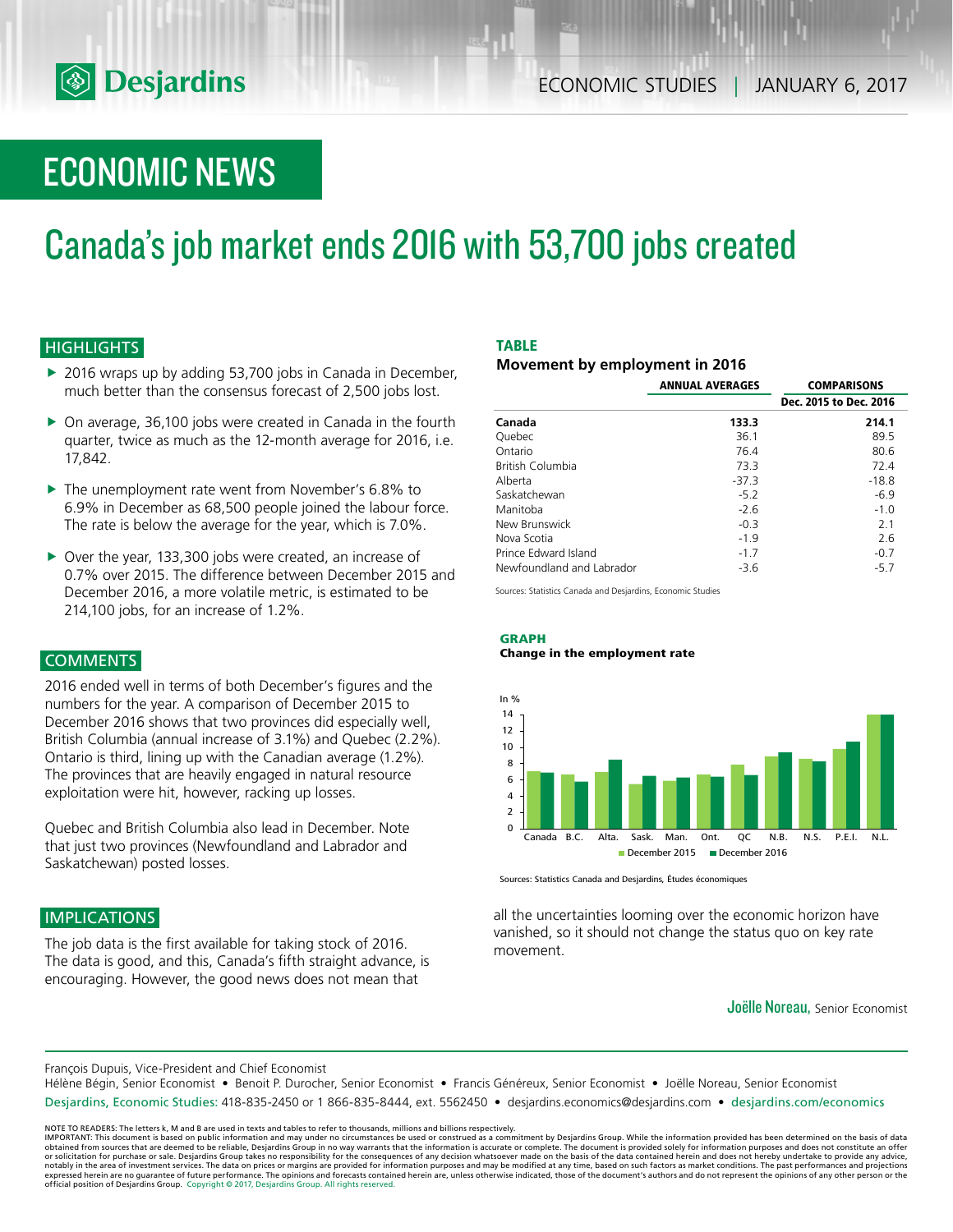# **<b>Desjardins**

# Reference tables of labour market

## **TABLE 1**

# Variation by sector – December 2016

|                                          | <b>BALANCE (NUMBER OF JOBS)</b><br>1 month<br>12 months |           |                                      | <b>BALANCE (NUMBER OF JOBS)</b> |           |
|------------------------------------------|---------------------------------------------------------|-----------|--------------------------------------|---------------------------------|-----------|
| <b>GAINING SECTORS</b>                   |                                                         |           | <b>LOSING SECTORS</b>                | 1 month                         | 12 months |
| Canada                                   |                                                         |           |                                      |                                 |           |
| Prof., scientific and technical services | 28,100                                                  | 15,800    | <b>Business services</b>             | $-10,100$                       | $-8,600$  |
| Health care and social assistance        | 13,900                                                  | 19,300    | Agriculture                          | $-6,800$                        | $-14,000$ |
| Wholesale and retail trade               | 8,900                                                   | 38,100    | Accommodation and food services      | $-6,800$                        | 31,200    |
| Educational services                     | 7,500                                                   | 12,800    | Forestry, fishing, mining and others | $-4,100$                        | $-29,300$ |
| <b>Ouebec</b>                            |                                                         |           |                                      |                                 |           |
| Information, culture and recreation      | 11,300                                                  | 24,400    | Accommodation and food services      | -7,000                          | $-4,500$  |
| Educational services                     | 10,400                                                  | 28,000    | Agriculture                          | $-6,700$                        | $-8,900$  |
| Wholesale and retail trade               | 10,400                                                  | 20,100    | <b>Business services</b>             | $-6,200$                        | $-4,900$  |
| Prof., scientific and technical services | 8,400                                                   | $-12,200$ | Construction                         | $-5,700$                        | 7,200     |
| Ontario                                  |                                                         |           |                                      |                                 |           |
| Prof., scientific and technical services | 14,100                                                  | 10,400    | Accommodation and food services      | $-7,700$                        | 15,400    |
| Construction                             | 8,000                                                   | 24,300    | Educational services                 | $-6,200$                        | $-7,600$  |
| Health care and social assistance        | 7,200                                                   | 21,600    | Other services                       | $-4,200$                        | 1,300     |
| Manufacturing                            | 2,800                                                   | $-11.300$ | Information, culture and recreation  | $-3,900$                        | 24,500    |

Source: Statistics Canada's "Labour Force Survey"

## **TABLE 2**

# By sector

|                          | <b>NUMBER OF JOBS</b> | <b>JOB CREATION SINCE</b> |          |           |           |                  |  |  |
|--------------------------|-----------------------|---------------------------|----------|-----------|-----------|------------------|--|--|
| SEASONALLY ADJUSTED DATA | December 2016         | 1 month                   | 3 months | Dec. 2015 | 12 months | 12 months $(\%)$ |  |  |
| Total jobs               |                       |                           |          |           |           |                  |  |  |
| Canada                   | 18,225,000            | 53,700                    | 108,300  | 214,100   | 214,100   | 1.2              |  |  |
| Quebec                   | 4,199,100             | 20,400                    | 32,100   | 89,500    | 89,500    | 2.2              |  |  |
| Ontario                  | 7,046,700             | 9,100                     | 53,400   | 80,600    | 80,600    | 1.2              |  |  |
| Public sector employees  |                       |                           |          |           |           |                  |  |  |
| Canada                   | 3,672,900             | 28,600                    | 50,000   | 70,600    | 70,600    | 2.0              |  |  |
| Quebec                   | 921,200               | 7,300                     | 8,400    | 30,700    | 30,700    | 3.4              |  |  |
| Ontario                  | 1,320,100             | 10,500                    | 24,000   | 43,300    | 43,300    | 3.4              |  |  |
| Private sector employees |                       |                           |          |           |           |                  |  |  |
| Canada                   | 11,813,300            | 43,500                    | 107,200  | 221,700   | 221,700   | 1.9              |  |  |
| Quebec                   | 2,728,000             | 23,700                    | 28,700   | 75,700    | 75,700    | 2.9              |  |  |
| Ontario                  | 4,644,100             | 4,400                     | 32,700   | 74,700    | 74,700    | 1.6              |  |  |
| Self-employed            |                       |                           |          |           |           |                  |  |  |
| Canada                   | 2,738,800             | $-18,400$                 | -48,900  | $-78,100$ | $-78,100$ | $-2.8$           |  |  |
| Quebec                   | 549,900               | $-10,600$                 | $-5,000$ | $-16,900$ | $-16,900$ | $-3.0$           |  |  |
| Ontario                  | 1,082,500             | -5,800                    | $-3,400$ | $-37,300$ | $-37,300$ | $-3.3$           |  |  |

Source: Statistics Canada's "Labour Force Survey"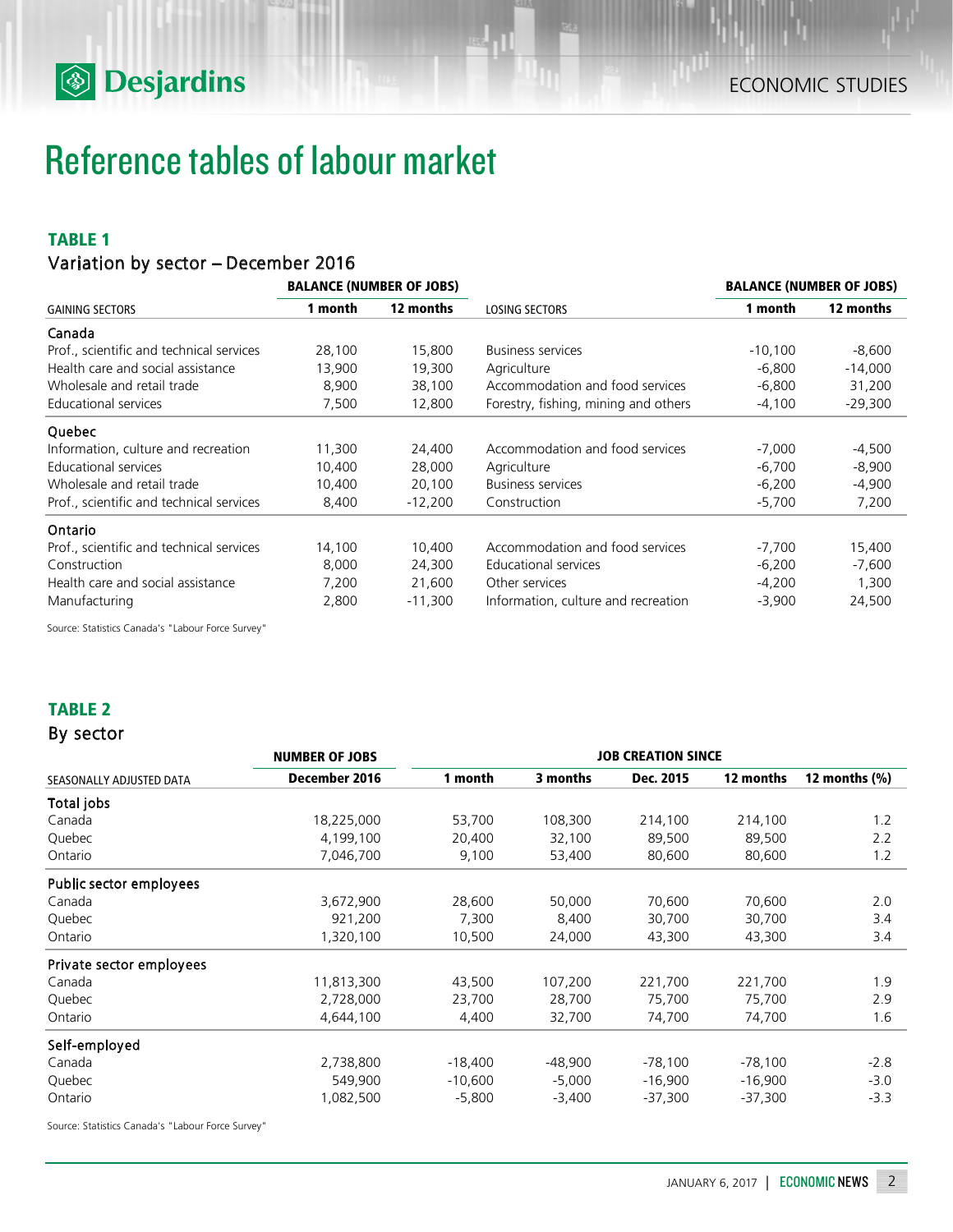

## **TABLE 3** Recent trends

| <b>JOBS</b><br>SEASONALLY |            |           | <b>JOB CREATION SINCE</b> |           | <b>LABOUR FORCE</b> |           | <b>RATE (%)</b> |       |         |
|---------------------------|------------|-----------|---------------------------|-----------|---------------------|-----------|-----------------|-------|---------|
| ADJUSTED DATA             |            | 1 month   | 3 months                  | 12 months |                     | 1 month*  | Part.           | Empl. | Unempl. |
| Canada                    |            |           |                           |           |                     |           |                 |       |         |
| Dec. 2015                 | 18,010,900 | 22,800    | 33,000                    | 155,400   | 19,397,300          | 45,400    | 65.9            | 61.2  | 7.1     |
| Jan. 2016                 | 18,005,200 | $-5,700$  | $-15,800$                 | 125,500   | 19,395,500          | $-1,800$  | 65.9            | 61.2  | 7.2     |
| Feb. 2016                 | 18,002,900 | $-2,300$  | 14,800                    | 117,900   | 19,413,300          | 17,800    | 65.9            | 61.1  | 7.3     |
| March 2016                | 18,043,500 | 40,600    | 32,600                    | 129,600   | 19,428,400          | 15,100    | 65.9            | 61.2  | 7.1     |
| April 2016                | 18,041,400 | $-2,100$  | 36,200                    | 144,000   | 19,424,600          | $-3,800$  | 65.8            | 61.1  | 7.1     |
| May 2016                  | 18,055,200 | 13,800    | 52,300                    | 108,500   | 19,401,700          | $-22,900$ | 65.7            | 61.1  | 6.9     |
| June 2016                 | 18,054,500 | $-700$    | 11,000                    | 107,600   | 19,380,800          | $-20,900$ | 65.5            | 61.0  | 6.8     |
| <b>July 2016</b>          | 18,023,300 | $-31,200$ | $-18,100$                 | 71,400    | 19,368,000          | $-12,800$ | 65.4            | 60.9  | 6.9     |
| Aug. 2016                 | 18,049,500 | 26,200    | $-5,700$                  | 77,400    | 19,410,700          | 42,700    | 65.5            | 60.9  | 7.0     |
| Sept. 2016                | 18,116,700 | 67,200    | 62,200                    | 138,800   | 19,479,700          | 69,000    | 65.7            | 61.1  | 7.0     |
| Oct. 2016                 | 18,160,600 | 43,900    | 137,300                   | 139,600   | 19,525,700          | 46,000    | 65.8            | 61.2  | 7.0     |
| Nov. 2016                 | 18,171,300 | 10,700    | 121,800                   | 183,200   | 19,498,100          | $-27,600$ | 65.6            | 61.2  | 6.8     |
| Dec. 2016                 | 18,225,000 | 53,700    | 108,300                   | 214,100   | 19,566,600          | 68,500    | 65.8            | 61.3  | 6.9     |
| Quebec                    |            |           |                           |           |                     |           |                 |       |         |
| Dec. 2015                 | 4,109,600  | 11,500    | 3,200                     | 48,600    | 4,459,800           | 30,700    | 65.0            | 59.9  | 7.9     |
| Jan. 2016                 | 4,106,400  | $-3,200$  | 6,000                     | 30,500    | 4,445,200           | $-14,600$ | 64.7            | 59.8  | 7.6     |
| Feb. 2016                 | 4,109,800  | 3,400     | 11,700                    | 16,600    | 4,447,400           | 2,200     | 64.7            | 59.8  | 7.6     |
| March 2016                | 4,098,600  | $-11,200$ | $-11,000$                 | 300       | 4,430,100           | $-17,300$ | 64.5            | 59.6  | 7.5     |
| April 2016                | 4,100,400  | 1,800     | $-6,000$                  | $-9,500$  | 4,434,600           | 4,500     | 64.5            | 59.6  | 7.5     |
| May 2016                  | 4,122,000  | 21,600    | 12,200                    | 18,200    | 4,435,400           | 800       | 64.5            | 59.9  | 7.1     |
| June 2016                 | 4,110,800  | $-11,200$ | 12,200                    | 33,300    | 4,418,500           | $-16,900$ | 64.2            | 59.7  | 7.0     |
| <b>July 2016</b>          | 4,106,800  | $-4,000$  | 6,400                     | 10,000    | 4,417,700           | $-800$    | 64.1            | 59.6  | 7.0     |
| Aug. 2016                 | 4,128,700  | 21,900    | 6,700                     | 33,600    | 4,443,000           | 25,300    | 64.4            | 59.9  | 7.1     |
| Sept. 2016                | 4,167,000  | 38,300    | 56,200                    | 60,600    | 4,477,300           | 34,300    | 64.9            | 60.4  | 6.9     |
| Oct. 2016                 | 4,170,200  | 3,200     | 63,400                    | 69,800    | 4,473,700           | $-3,600$  | 64.8            | 60.4  | 6.8     |
| Nov. 2016                 | 4,178,700  | 8,500     | 50,000                    | 80,600    | 4,453,400           | $-20,300$ | 64.5            | 60.5  | 6.2     |
| Dec. 2016                 | 4,199,100  | 20,400    | 32,100                    | 89,500    | 4,493,900           | 40,500    | 65.1            | 60.8  | 6.6     |
| Ontario                   |            |           |                           |           |                     |           |                 |       |         |
| Dec. 2015                 | 6,966,100  | 33,000    | 54,900                    | 84,500    | 7,466,200           | 20,000    | 65.2            | 60.9  | 6.7     |
| Jan. 2016                 | 6,985,900  | 19,800    | 44,300                    | 100,200   | 7,491,400           | 25,200    | 65.4            | 61.0  | 6.7     |
| Feb. 2016                 | 6,974,700  | $-11,200$ | 41,600                    | 74,100    | 7,480,700           | $-10,700$ | 65.2            | 60.8  | 6.8     |
| March 2016                | 6,988,600  | 13,900    | 22,500                    | 85,600    | 7,496,900           | 16,200    | 65.3            | 60.9  | 6.8     |
| April 2016                | 6,985,300  | $-3,300$  | $-600$                    | 95,700    | 7,510,600           | 13,700    | 65.4            | 60.8  | 7.0     |
| May 2016                  | 7,006,900  | 21,600    | 32,200                    | 78,800    | 7,500,500           | $-10,100$ | 65.2            | 60.9  | 6.6     |
| June 2016                 | 7,002,700  | $-4,200$  | 14,100                    | 62,600    | 7,480,400           | $-20,100$ | 65.0            | 60.8  | 6.4     |
| <b>July 2016</b>          | 6,966,600  | $-36,100$ | $-18,700$                 | 23,900    | 7,447,000           | $-33,400$ | 64.6            | 60.4  | 6.4     |
| Aug. 2016                 | 6,977,100  | 10,500    | $-29,800$                 | 37,200    | 7,477,400           | 30,400    | 64.8            | 60.4  | 6.7     |
| Sept. 2016                | 6,993,300  | 16,200    | $-9,400$                  | 82,100    | 7,484,600           | 7,200     | 64.8            | 60.5  | 6.6     |
| Oct. 2016                 | 7,018,700  | 25,400    | 52,100                    | 77,100    | 7,499,600           | 15,000    | 64.8            | 60.7  | 6.4     |
| Nov. 2016                 | 7,037,600  | 18,900    | 60,500                    | 104,500   | 7,508,500           | 8,900     | 64.8            | 60.8  | 6.3     |
| Dec. 2016                 | 7,046,700  | 9,100     | 53,400                    | 80,600    | 7,527,600           | 19,100    | 64.9            | 60.8  | 6.4     |

Part.: Participation; Empl.: Employment; Unempl.: Unemployment; \* Variation over a month. Source: Statistics Canada's "Labour Force Survey"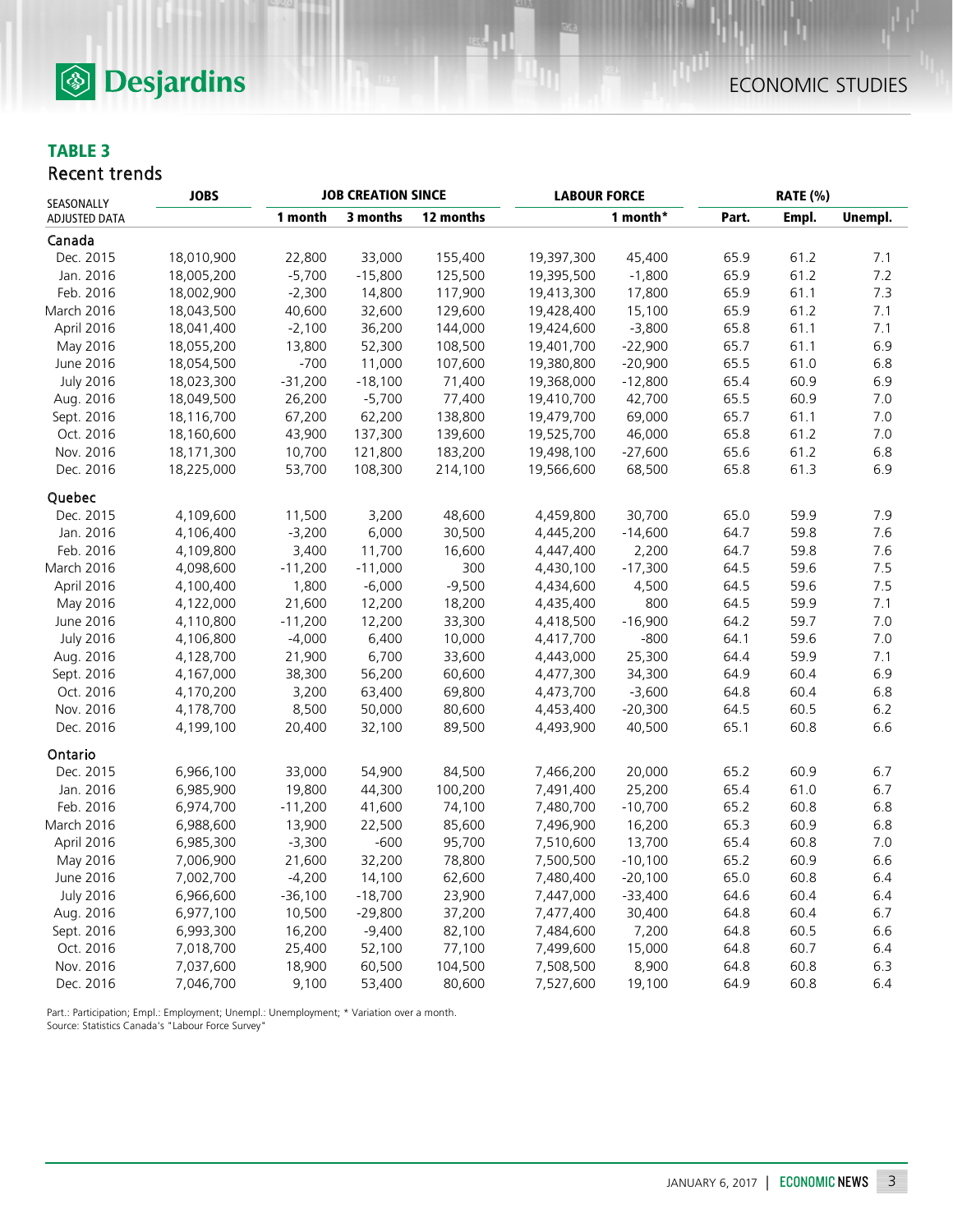

# **TABLE 4**

# Other indicators

|                                                  | <b>MONTH</b> | <b>LEVEL</b> | <b>PREVIOUS DATA</b> |           |           |            |
|--------------------------------------------------|--------------|--------------|----------------------|-----------|-----------|------------|
| SEASONALLY ADJUSTED DATA                         |              |              | -1 month             | -3 months | -6 months | -12 months |
| Canada                                           |              |              |                      |           |           |            |
| Average weekly wages (\$)                        | Oct.         | 1.101.82     | 1.089.15             | 1,086.55  | 1.081.49  | 1,106.82   |
| Average hours worked in the manufacturing sector | Oct.         | 29.9         | 30.2                 | 30.1      | 30.4      | 30.5       |
| Quebec                                           |              |              |                      |           |           |            |
| Average weekly wages (\$)                        | Oct.         | 1.027.08     | 1.039.81             | 1,019.05  | 992.78    | 1,027.96   |
| Average hours worked in the manufacturing sector | Oct.         | 30.1         | 30.2                 | 30.0      | 30.0      | 29.9       |
| Ontario                                          |              |              |                      |           |           |            |
| Average weekly wages (\$)                        | Oct.         | 1.131.82     | 1.109.66             | 1.104.99  | 1,123.91  | 1,130.23   |
| Average hours worked in the manufacturing sector | Oct.         | 30.1         | 30.2                 | 30.3      | 30.4      | 30.7       |

Source: Statistics Canada's "Survey of Employment, Payrolls and Hours"

# **TABLE 5**

# Annual data

|                       |            |            | <b>ANNUAL AVERAGES</b> |            |            |            |
|-----------------------|------------|------------|------------------------|------------|------------|------------|
|                       | 2011       | 2012       | 2013                   | 2014       | 2015       | 2016       |
| Canada                |            |            |                        |            |            |            |
| Total jobs            | 17,221,000 | 17,438,000 | 17,691,100             | 17,802,200 | 17,946,600 | 18,079,900 |
| Job creation          | 256,700    | 217,000    | 253,100                | 111,100    | 144,400    | 133,300    |
| Job growth (%)        | 1.5        | 1.3        | 1.5                    | 0.6        | 0.8        | 0.7        |
| Unemployment rate (%) | 7.5        | 7.3        | 7.1                    | 6.9        | 6.9        | 7.0        |
| Quebec                |            |            |                        |            |            |            |
| Total jobs            | 3,975,600  | 4,005,900  | 4,060,800              | 4,059,700  | 4,097,000  | 4,133,100  |
| Job creation          | 37,700     | 30,300     | 54,900                 | $-1,100$   | 37,300     | 36,100     |
| Job growth $(\%)$     | 1.0        | 0.8        | 1.4                    | 0.0        | 0.9        | 0.9        |
| Unemployment rate (%) | 7.9        | 7.7        | 7.6                    | 7.7        | 7.6        | 7.1        |
| Ontario               |            |            |                        |            |            |            |
| Total jobs            | 6,658,400  | 6,702,600  | 6,823,400              | 6,877,900  | 6,923,200  | 6,999,600  |
| Job creation          | 120,600    | 44,200     | 120,800                | 54,500     | 45,300     | 76,400     |
| Job growth (%)        | 1.8        | 0.7        | 1.8                    | 0.8        | 0.7        | 1.1        |
| Unemployment rate (%) | 7.9        | 7.9        | 7.6                    | 7.3        | 6.8        | 6.5        |

Source: Statistics Canada's "Labour Force Survey"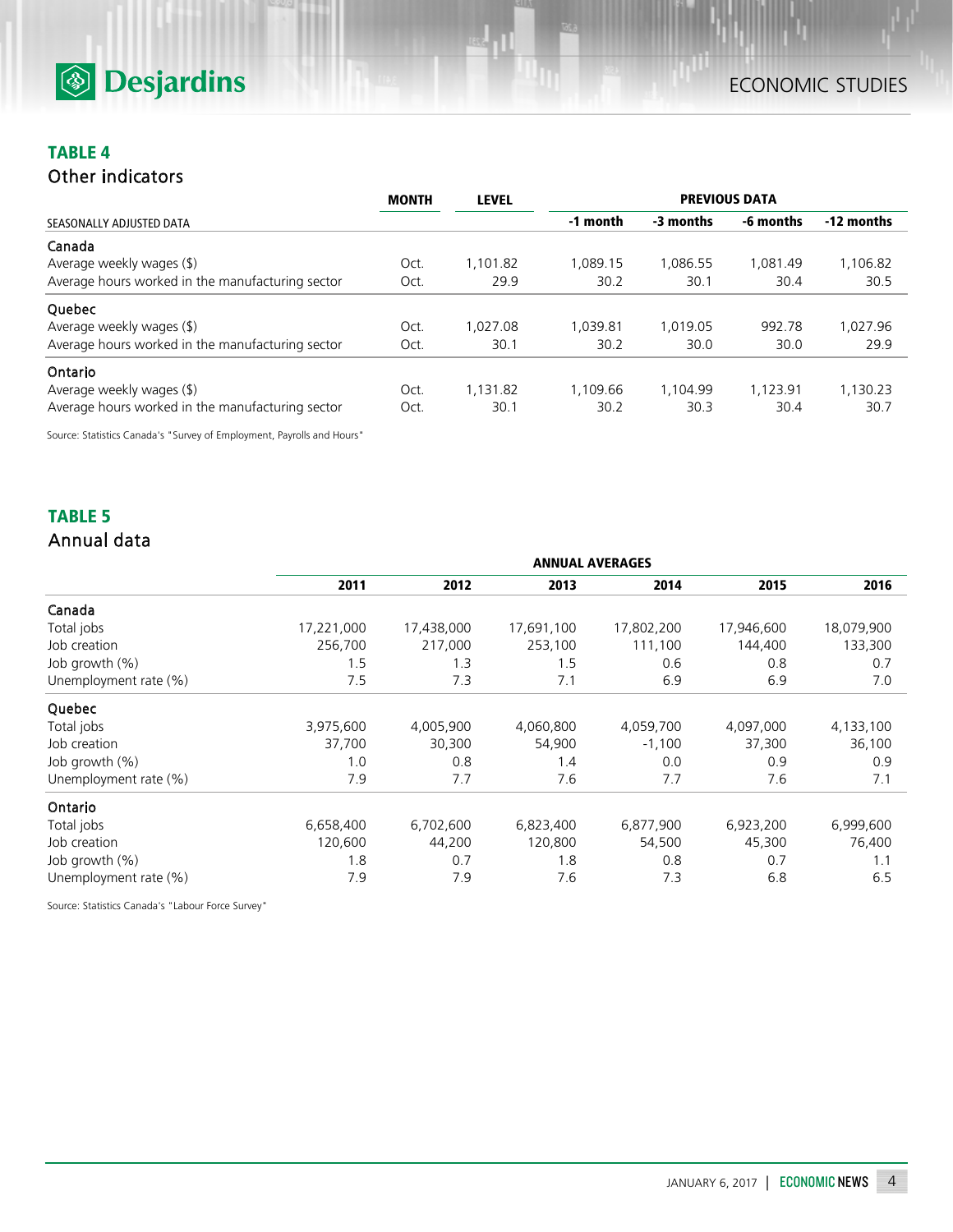

## ECONOMIC STUDIES

#### **QUEBEC–ONTARIO**

**Level of employment**



#### **CANADA**

**Employment Rate**



Sources: Statistics Canada and Desjardins, Economic Studies

#### **UNITED STATES–CANADA Employment Index**



Sources: Statistics Canada and Desjardins, Economic Studies

#### **QUEBEC**

### **Evolution of employment**



Sources: Statistics Canada and Desjardins, Economic Studies

### **CANADA**

**Participation Rate**



#### **CANADA Unemployment Rate**



Sources: Statistics Canada and Desjardins, Economic Studies

## **CANADA Evolution of employment**



2006 2007 2008 2009 2010 2011 2012 2013 2014 2015 2016 Sources: Statistics Canada and Desjardins, Economic Studies

**ONTARIO Evolution of employment**